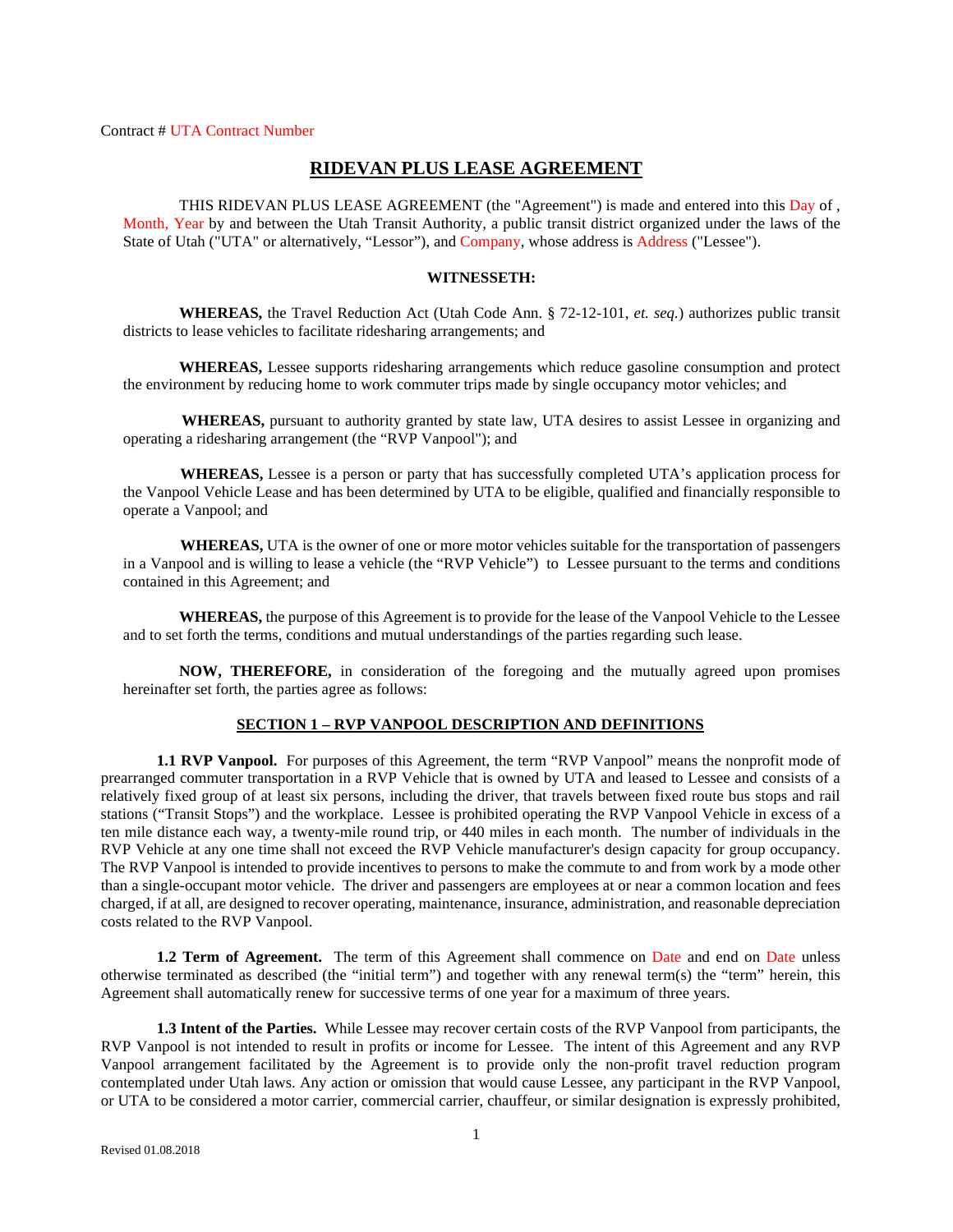and Lessee causing or permitting any such action or omission shall constitute a default with respect to this Agreement.

**1.4 Non-Exclusivity**. The RVP Vehicle was acquired with Federal funds. As such, the RVP Vehicles are intended for public transportation purposes. As such, use of the RVP Vehicle is not intended to exclusively serve Lessee's employees. UTA may add commuters to the RVP Vanpool that are not employed by Lessee.

# **SECTION 2 - UTA'S OBLIGATIONS**

**21 Lease of Rideshare Vehicle**. UTA agrees to lease to Lessee, for the term of this Agreement, and subject to the conditions contained herein, a Rideshare Vehicle provided by UTA for the sole purpose of Lessee's operation of a RVP Vanpool as defined in Section 1.1. The make and model of the RVP Vanpool Vehicle assigned to Lessee shall be determined by UTA at its sole discretion. UTA retains the right, at any time during the term of the Agreement to substitute another vehicle, new or used, for the RVP Vanpool Vehicle. A substitution may be made at UTA's sold election and in UTA's sole discretion. The substitution of an alternate vehicle shall not constitute a default of this Agreement, and the terms and conditions of this Agreement shall continue with respect to such substituted vehicle as if no change had occurred.

**2.2 Motor Vehicle Financial Responsibility**. During the term of this Agreement, UTA shall fulfill its Utah Motor Vehicle Financial Responsibility obligations for the RVP Vanpool Vehicle in the Vanpool program through a combination of self-insurance and traditional/excess insurance for the following amounts:

Automobile Liability - \$4,000,000 per accident \$25,000 per person/\$500,000 per accident for Uninsured Motorist coverage \$1,000 for Under Insured Motorist coverage \$3,000 PIP/No-fault coverage included.

The Lessee understands and acknowledges that UTA is a governmental entity and is covered under the provisions of the Utah Governmental Immunity Act as set forth in U.C.A. §63-30-l, *et. seq.*, and the limits of liability therein described. Nothing in this Agreement shall be construed so as to constitute a waiver of any defense, damage limitation, procedural requirement or other protection provided by the Utah Governmental Immunity Act.

The Lessee acknowledges reading and receiving UTA's Declaration of Policy Statement Regarding Uninsured Motorist and Underinsured Motorist Coverage found at<https://www.rideuta.com/doing-business/insurance-claims>

The Lessee acknowledges that his/her own personal automobile insurance may be implicated in the event of an accident or loss involving a RVP Vanpool vehicle.

## **2.3 Accidental Collision Damage to RVP Vanpool Vehicle.**

**(A) Partial Damage to RVP Vanpool Vehicle.** Lessee agrees that, in the event that a RVP Vanpool Vehicle is damaged but not "totaled" (meaning that the cost of repair of the RVP Vanpool Vehicle is not in excess of its then current fair market value as determined by UTA from its current "blue book" price), UTA shall evaluate the RVP Vanpool Vehicle to determine whether repair of the RVP Vanpool Vehicle is warranted. If UTA determines, at its sole discretion, that repair of the RVP Vanpool Vehicle is warranted, UTA will pay the cost of repairing the RVP Vanpool Vehicle, minus the Deductible payable by Lessee contained in Section 3.7. At UTA's sole option, UTA may either: (1) repair the RVP Vanpool Vehicle; or (2) pay a thirdparty, selected by UTA, in its sole discretion, to repair the damage of the RVP Vanpool Vehicle.

**(B) Total Damage to RVP Vanpool Vehicle.** UTA agrees that, in the event that a RVP Vanpool Vehicle is "totaled" (meaning that the cost of repair of the RVP Vanpool Vehicle is in excess of its then current fair market value as determined by UTA from its current "blue book" price), UTA shall (at its sole option and in its sole discretion) either: (1) provide Lessee with a new or used replacement vehicle which, upon delivery to the Lessee, shall constitute the RVP Vanpool Vehicle; or (2) terminate the Agreement. Any replacement RVP Vanpool Vehicle shall be subject to the terms and conditions of this Agreement.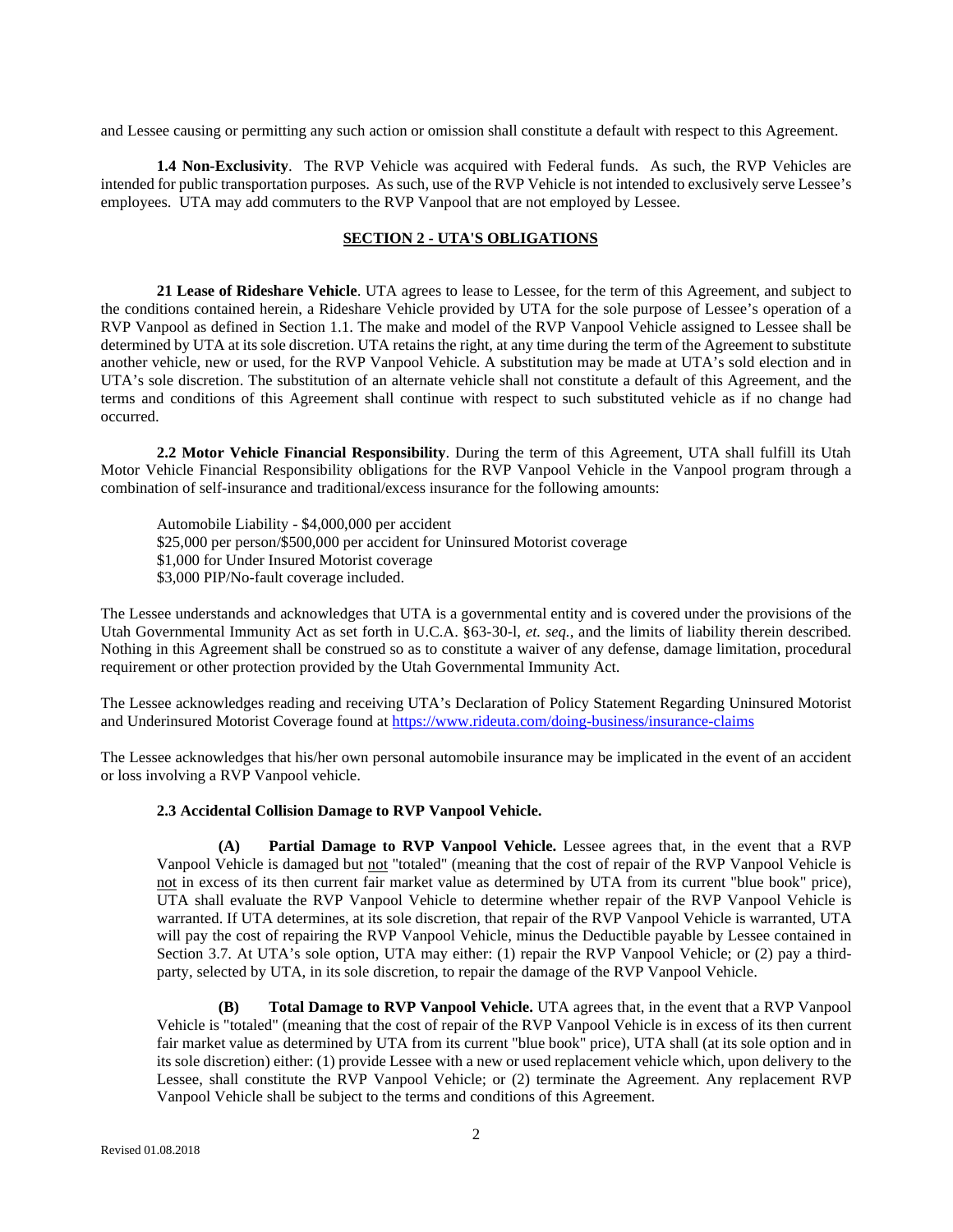**2.4 Vanpool Operations Manual.** UTA has made available to Lessee, without charge, an electronic copy of an instruction manual entitled Vanpool Operations Manual which contains the general guidelines, polices and conditions for operating a Vanpool. The Operations Manual is available online at [https://rideuta.com/Services/Vanpool/My-Vanpool-](https://rideuta.com/Services/Vanpool/My-Vanpool-Account/Applications-Agreements-Rider-Forms)[Account/Applications-Agreements-Rider-Forms.](https://rideuta.com/Services/Vanpool/My-Vanpool-Account/Applications-Agreements-Rider-Forms)

**2.5 Warranty**. The RVP Vanpool Vehicle manufacturer provides a warranty against any defects in the RVP Vanpool Vehicle for three (3) years or 36,000 miles.

**2.6 Registration**. Subject to the provisions of Paragraph 3.3(C), UTA agrees to annually register the Vanpool Vehicle with the Utah Department of Motor Vehicles at its sole cost and expense.

## **SECTION 3 - LESSEE'S OBLIGATIONS**

**3.1 Drivers and Alternative Drivers.** Lessee shall permit only the designated driver and the alternative designated driver(s), all of whom must submit Driver Applications and/or Alternate Driver Applications and be approved by UTA and its insurance company, to drive the RVP Vehicle. (Designated Driver and Alternate Driver Applications are available from UTA). Should Lessee cause or allow any other person who is not the designated driver or an approved alternate driver to operate the RVP Vehicle such operation by such person shall constitute a default with respect to this Agreement. All designated drivers and alternative drivers proposed by Lessee must provide UTA and/or its insurance company with any consents or information necessary to obtain a driver's license verification and motor vehicle report. Lessee shall ensure that all designated drivers and alternative designated drivers maintain a current, valid driver's license during the term of this Agreement. After initial approval, Lessee shall cause the designated driver and each alternative designated driver(s) to report within 24 hours to UTA any subsequent motor vehicle citations, accidents or other incidents that occur during the term of this Agreement and that would likely be reflected on a motor vehicle report. The duty to report such matters shall apply whether or not the incident involves the RVP Vehicle.

### **3.2 RVP Vanpool Program Requirements**.

**(A)** Lessee shall appoint a Bookkeeper. The Bookkeeper shall be responsible for tracking and reporting the monthly RVP Vanpool ridership in accordance with the provisions contained in the Ridership Reporting section of the Vanpool Operations Manual.

**(B)** Lessee shall appoint a Point of Contact ("POC") for the RVP Vanpool. The POC shall be responsible for sending and receiving operating and maintenance information with UTA.

 **(C)** Lessee shall submit a ridership and mileage for each Vanpool Vehicle leased by Lessee on our website [www.utacommuter.com](http://www.utacommuter.com/) unless other arrangements are made with a Vanpool Support Specialist.

**(D)** Lessee shall submit a Vanpool Roster and Database Worksheet for each RVP Vehicle leased by Lessee and ensure the filed with UTA remains current at all times.

**3.3 Policy Guidelines**. The Vanpool Operations Manual contains certain policies, procedures, reporting requirements and other obligations applicable to the RVP Vanpool. Lessee will abide by, and will cause all participants in the RVP Vanpool to abide by, the requirements of the Vanpool Operations Manual. A copy of the most current Vanpool Operations Manual has been made available to Lessee, and Lessee hereby acknowledges receipt of the Vanpool Operations Manual. The provisions of the Vanpool Operations Manual are incorporated into, and made a part of this Agreement, by reference.

**(A)** Operation of RVP Vehicle. Lessee agrees to operate the RVP Vehicle in accordance with the provisions contained in the Safe Operating Habits section of the Vanpool Operations Manual.

**(B)** RVP Vehicle Inspection. Lessee agrees to perform daily, weekly and monthly inspections, in accordance with the provisions in the Vehicle Maintenance and Inspections section of the Vanpool Operations Manual and record any damage or items that may be operating incorrectly in an Inspection Log that may be discovered during such inspections.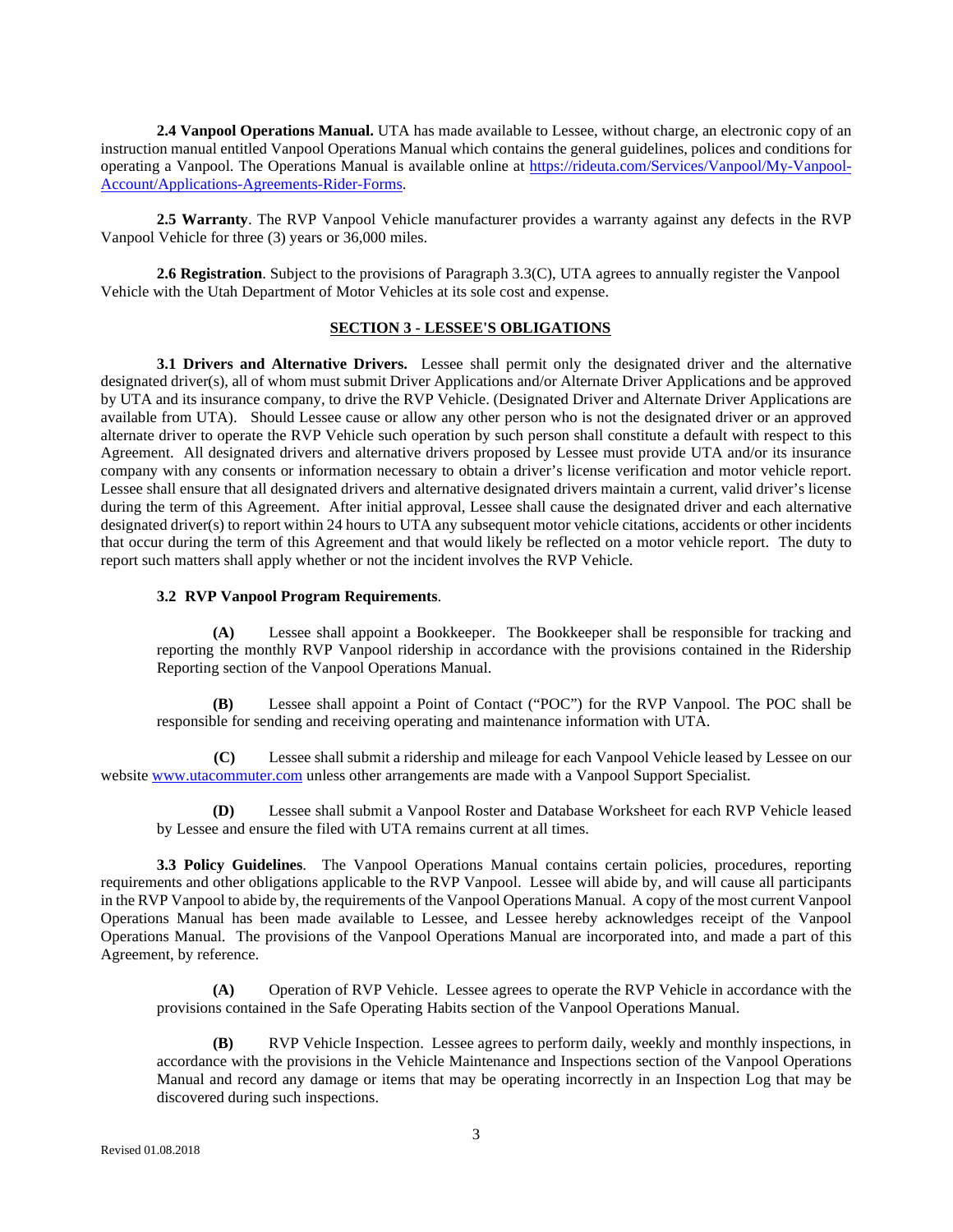**(C)** Lessee agrees to be responsible for the State Inspection and Emission test to be performed once a year no earlier than July and no later than May. UTA will provide Lessee with a list of authorized vendors available to perform State Inspection and Emission tests.

 **3.4 Use of RVP Vanpool Vehicle.** Lessee agrees to use the Vanpool Vehicle for the primary purpose of transporting Vanpool participants between Transit Stops and places of work. Lessee shall not use the RVP Vehicle in conjunction with any illegal or unlawful purposes. Lessee shall not use the RVP Vehicle for any commercial purposes. Aside from limited, incidental personal use (as specifically permitted in Section 3.8 of this Agreement), Lessee shall only use the RVP Vehicle as contemplated by the RVP Vanpool, as described in Section 1.1 of this Agreement. Any other use of the RVP Vehicle by Lessee may be considered a default with respect to this Agreement and shall constitute grounds for terminating this Agreement.

**3.5 Fueling and Maintenance.** Both the fuel and maintenance costs are included in the Lessee's monthly lease payment. Lessee agrees to be responsible for fueling and performing routine preventative maintenance on the RVP Vehicle in accordance with the Fueling Your Vehicle and the Vehicle Maintenance and Inspections sections of the Vanpool Operations Manual.

**(A) Maintenance.** Lessee's maintenance responsibilities as defined in the Vanpool Operations Manual include all oil and other fluid changes, tire inspections and repairs or replacements, brake inspections and repairs, wiper and bulb replacements and other scheduled service items, to be performed by UTA or a UTA-approved maintenance vendor. Lessee further agrees to maintain the RVP Vehicle in good condition, normal wear and tear excepted. Lessee shall be responsible for any claim, damage or excess wear and tear occasioned by Lessee's failure to maintain the RVP Vehicle in accordance with the preventative maintenance service items designated in the Vehicle Maintenance and Inspections section of the Vanpool Operations Manual. The cost of fueling the RVP Vehicle: (i) may be paid directly by Lessee; or (ii) subject to prior arrangement with UTA, may be paid by UTA, with Lessee fully reimbursing UTA for such costs as part of Lessee's ensuing monthly lease payment. Failure of Lessee to maintain the RVP Vehicle in accordance with the scheduled service items contained in the Vehicle Maintenance and Inspections section of the Vanpool Operations Manual may lead to termination of this agreement in accordance with the provisions of Section 4.2 of this Agreement.

**(B) Fuel Card.** UTA will issue one (1) Fuel Card per RVP Vanpool Vehicle to be used at any service station which accepts the UTA issued Fuel Card. Fuel cards may only be used to fuel the RVP Vehicle by the RVP Vanpool Lessee or to purchase washes for the RVP Vanpool Vehicle in accordance with the provisions in the Vehicle Cleanliness section of the Vanpool Operations Manual. **Use of the Fuel Card, except as specifically authorized under this Paragraph 3.5 may result in civil and criminal charges.**

 **3.6 Lease Payments.** As consideration for the use of the RVP Vehicle for the term of this Agreement, Lessee agrees to promptly pay monthly lease payments as follows:

**(A)** Each month UTA shall invoice Lessee for the total amount set forth in the Vanpool Description and Monthly Lease Payment Worksheet. Lessee shall pay the amount invoiced within thirty (30) days of the date of receipt of invoice. Lessee shall pay a one percent (1%) per month late fee on balances due under this Agreement that remain unpaid forty-five (45) days from date of invoice.

**(B)** Lessee agrees that UTA shall have the right to increase and/or decrease the amount of the monthly payment on a quarterly basis to reflect changes in UTA's actual operating costs. UTA shall give Lessee thirty (30) days advance written notice showing the change in the costs.

**(C)** To the extent UTA has incurred any amounts for any claim, damage or excess wear and tear occasioned by Lessee's failure to maintain the RVP Vehicle in accordance with the preventative maintenance service items designated in Vehicle Maintenance and Inspections section of the Vanpool Operations Manual during any month, such amounts shall be payable by Lessee within thirty (30) days of the date of invoice as part of Lessee's monthly lease payment for such month.

**(D)** All payments shall be made to: UTA Accounts Receivable Department, 669 West 200 South,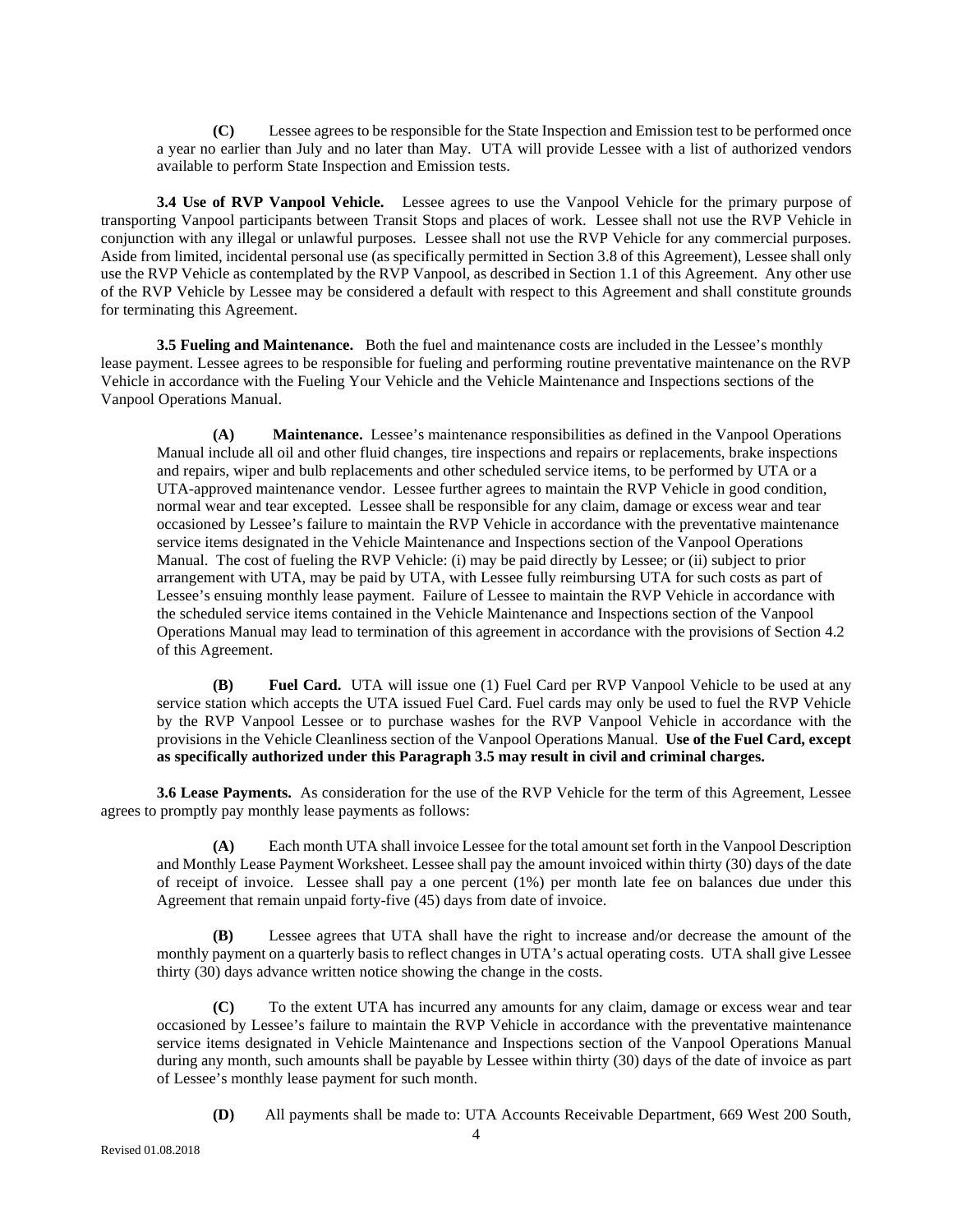Salt Lake City, UT 84101 without demand, setoff, delay or condition. Online payments may be made at the Lessees request by contacting UTA's Accounts Receivable Department.

**3.7 Applicable Deductible.** If the RVP Vehicle is damaged as provided in Section 2.3 of this Agreement, Lessee shall be responsible for paying UTA \$0 within 30 days of the date of repair of the RVP Vehicle if terminated or replaced If the RVP Vehicle is replaced in accordance with the provisions of Section 2.3A, Lessee shall pay UTA a deductible of \$0 within 30 days of the date the RVP Vehicle is replaced. Failure to pay any deductibles shall be grounds for termination in accordance with the provisions of Section 4.2 of this Agreement.

**3.8 Limitation on Personal Use.** Any personal use of the RVP Vehicle shall be incidental and infrequent, and shall not exceed 50 miles per month in any given month. Any personal mileage in excess of these limits shall result in additional charges equal to the current IRS standard mileage reimbursement rate plus the cost per mile for the selected vanpool monthly mileage tier, at UTA's election, may constitute a default with respect to this Agreement. Personal use of the RVP Vehicle shall only be by the designated driver or alternative driver(s). Personal use of the RVP Vehicle shall not conflict with the needs of the RVP Vanpool or the provisions of this Agreement. Without limiting the breadth of the preceding provision, the Lessee agrees that the RVP Vehicle shall under no circumstances be used for any of the following purposes: (i) camping; (ii) vacation travel; (iii) hauling campers, boats, trailers and similar items; (iv) transporting nonfamily members under the age of 18; or  $(v)$  moving furniture, equipment or similar items.

**3.9 Limitation on Non-Standard Equipment/Accessories.** Lessee shall not install or physically mount any non-standard equipment or accessories on or in the RVP Vehicle without the prior authorization of UTA. Lessee may apply for authorization to install or mount a non-standard accessory or piece of equipment by contacting a UTA vanpool maintenance supervisor. Failure to obtain approval for any non-standard accessories prior to installation shall be grounds for termination in accordance with the provisions of Section 4.2 of this Agreement.

**3.10 Compliance with Applicable Laws.** Lessee shall comply with all applicable motor vehicle laws and regulations. The Lessee shall satisfy and comply with all applicable state and federal rules and regulations concerning the operation of the RVP Vanpool. The Lessee is solely responsible for, and shall indemnify, defend and hold UTA harmless with respect to, any citations, fines, fees or other costs associated with the Lessee's failure to comply with applicable laws.

**3.11 Fees.** Lessee may charge each commuter passenger a reasonable rider fee to help defray the operating costs of the RVP Vehicle. The amount of the fee paid by commuter passengers shall not exceed Lessee's operating costs, as set forth in the Vanpool Description and Monthly Lease Payment Worksheet.

**3.12 Sublease and Assignment.** Lessee agrees that it will not sublease or assign this Agreement or the operation of the RVP Vanpool to a third party without the express prior written approval of UTA. All subleases or assignments permitted by UTA are subject to the conditions of this Agreement. Any attempted sublease in violation of this Agreement shall automatically terminate this Agreement.

**3.13 Monthly Ridership Reporting.** Lessee shall submit daily ridership and odometer readings on a monthly basis by the fifth  $(5<sup>th</sup>)$  day following the end of the month online at www.utacommuter.com/uta2.

**3.14 Accident Reporting**. Lessee shall report any accident including those causing serious injury or fatality, or caused by an apparent mechanical equipment failure in the RVP Vehicle within 24 hours to the Vanpool Maintenance Supervisor.

**3.15 Permanent RVP Vanpool Vehicle Log**. Lessee shall keep a permanent written log showing each one-way trip including the time, date and place and purpose of the trip and the name of driver. The log shall be signed by the driver. The log shall show the odometer reading at the commencement of the trip and the termination of the trip, and note any accident, damage or mechanical, maintenance or malfunction of the RVP Vehicle

**3.16 Expenses of RVP Vanpool.** Any costs sustained by Lessee **that are not provided for herein or have not been previously approved** shall be paid directly by Lessee.

**3.17 Liens and Encumbrances.** Lessee agrees not to cause, permit or suffer any liens, encumbrances or security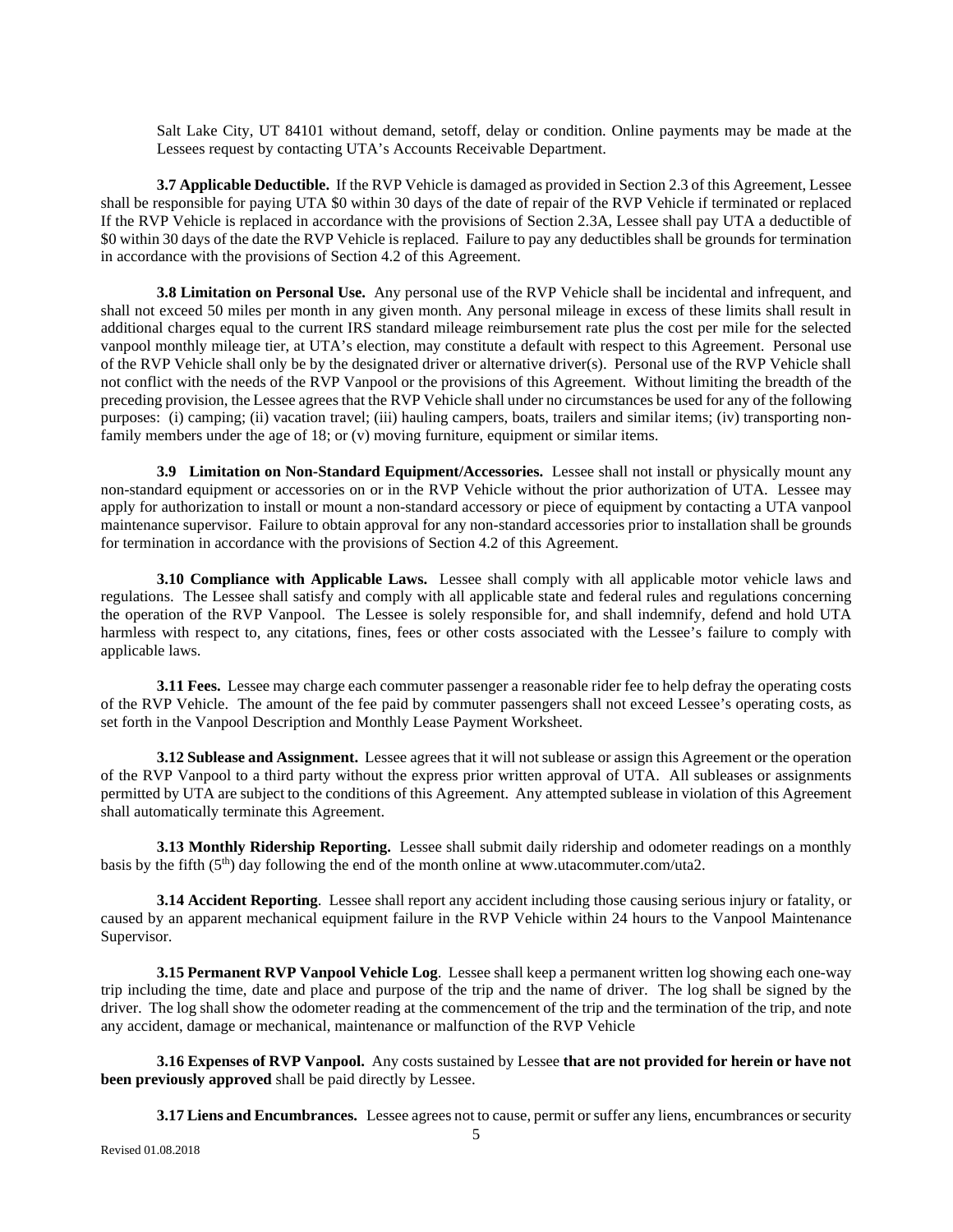interests to be attached, filed or enforced against the RVP Vehicle.

**3.18 Nondiscrimination Assurance.** Lessee acknowledges that the Vanpool Vehicle was purchased, in part, with federal funding. As required by 49 U.S.C. 5332 (which prohibits discrimination on the basis of race, color, creed, national origin, sex, or age, and prohibits discrimination in employment or business opportunity), Title VI of the Civil Rights Act of 1964, as amended, 42 U.S.C. 2000d, and U.S. DOT regulations, "Nondiscrimination in Federally-Assisted Programs of the Department of Transportation--Effectuation of Title VI of the Civil Rights Act" 49 CFR part 21 at 21.7, the Applicant assures that it will comply with all requirements of 49 CFR part 21; FTA Circular 4702.1A, "Title VI Program Guidelines for Federal Transit Administration Recipients", and other applicable directives, so that no person in the United States, on the basis of race, color, national origin, creed, sex, or age will be excluded from participation in, be denied the benefits of, or otherwise be subjected to discrimination in any program or activity (particularly in the level and quality of transportation services and transportation-related benefits) for which the Applicant receives Federal assistance awarded by the U.S. DOT or FTA as follows:

- (1) Lessee assures that its Vanpool will be conducted in accordance with all applicable requirements of 49 U.S.C. 5332 and 49 CFR part 21, understands that this assurance extends to its entire facility and to facilities operated in connection with the project.
- (2) Lessee assures that it will take appropriate action to ensure that any transferee receiving property financed with Federal assistance derived from FTA will comply with the applicable requirements of 49 U.S.C. 5332 and 49 CFR part 21.
- (3) Lessee assures that it will promptly take the necessary actions to effectuate this assurance, including notifying the public that complaints of discrimination in the provision of transportation-related services or benefits may be filed with U.S. DOT or FTA. Upon request by U.S. DOT or FTA, the Applicant assures that it will submit the required information pertaining to its compliance with these requirements.
- (4) Lessee assures that it will make any changes in its 49 U.S.C. 5332 and Title VI implementing procedures as U.S. DOT or FTA may request.
- (5) As required by 49 CFR 21.7(a)(2), Lessee will include in each third party contract or sub agreement provisions to invoke the requirements of 49 U.S.C. 5332 and 49 CFR part 21, and include provisions to invoke those requirements in deeds and instruments recording the transfer of real property, structures, improvements.

## **3.19 Eco Pass.**

**(A) EcoPass Issuance.** In the event Lessee's riders do not have a current EcoPass or EcoPass Rewards at the time Lessee enters into this Agreement, UTA shall issue each RVP Vanpool participant registered on the roster with an EcoPass as part of the monthly lease payment. Each EcoPass shall be valid for a period of one year and must be renewed annually. In the event this Agreement is terminated or expires and is not renewed, all EcoPasses issued under this Agreement will be deactivated and will no longer be accepted as valid fare on any UTA service. In the event a participant's name no longer appears on the roster of a RVP Vanpool, the participant's EcoPass issued under this Agreement will be deactivated and will no longer be accepted as valid fare on any UTA service.

**(B) Authorized Services**. So long as this Agreement has not been terminated, each EcoPass issued to a participant under this Agreement and in compliance with this Agreement, when used by such participants to "tap-on" and "tap-off" at designated card readers when boarding and alighting a UTA transit vehicle in accordance with UTA's EFC Rules, shall be recognized as full fare for fixed route bus, express bus, bus rapid transit, Streetcar light rail, TRAX light rail, and FrontRunner commuter rail routes operated by UTA. EcoPass are not recognized as valid fare on UTA's ski service routes, route deviation trips, Park City Connect Service routes, or special service routes, including ADA Paratransit and Flextrans service.

**(C) Confiscation of Passes and Unauthorized Use of Passes**. UTA has the right to confiscate an EcoPass at any time from any person who UTA reasonably believes is not an eligible user. UTA has the right to confiscate any Pass that UTA reasonably believes has been duplicated, altered or used in any unauthorized way. UTA reserves the right to pursue claims or demands against, or seek prosecution of, any person who duplicates, alters or uses the EcoPass in any unauthorized way. UTA will deactivate a Pass that is confiscated and the RVP Vanpool participant will receive no credit for such EcoPass.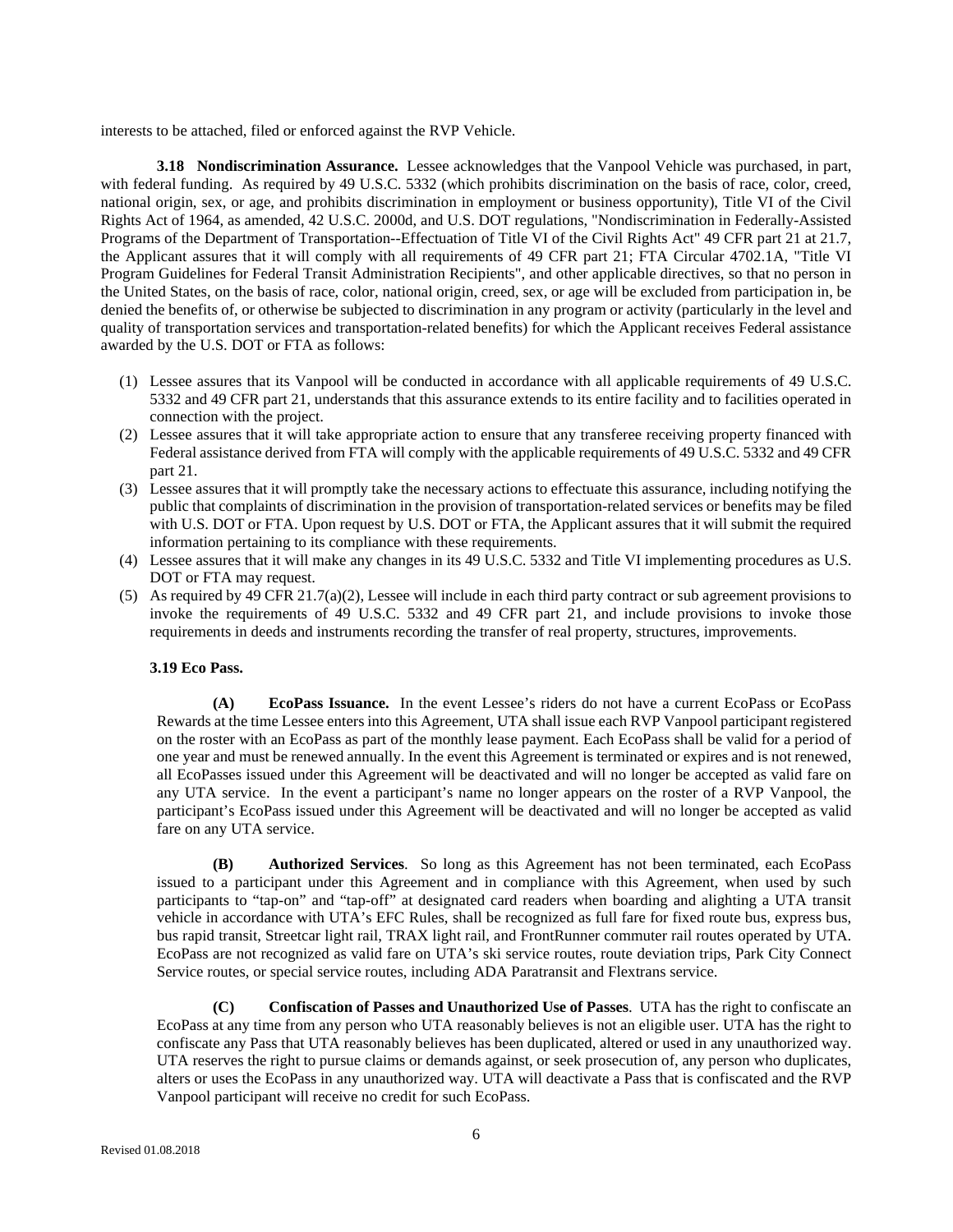**(D) Non-Transferable.** Each EcoPass is not transferable to any other person other than the RVP Vanpool Participant to whom it was issued.

**(E) Replacement for Lost, or Stolen Passes**. UTA will charge a fee of \$5.00 for each lost or stolen EcoPass.

**(F) Compliance with Electronic Fare Collection Rules**. Participants must comply with Electronic Fare Collection ("EFC") rules located at [http://www.rideuta.com/uploads/EFCCardholderRules\\_7\\_27\\_11\\_links1.pdf](http://www.rideuta.com/uploads/EFCCardholderRules_7_27_11_links1.pdf). Failure to do so may result in criminal or civil penalties.

# **SECTION 4 – RVP VANPOOL VEHICLE LEASE TERMINATION**

**4.1 Termination.** The obligations of UTA under this Agreement shall terminate without further written notice at the expiration of this Agreement, unless UTA terminates the Agreement earlier, as provided in Section 4.2 of this Agreement. The expiration or earlier termination of this Agreement shall not affect any liabilities, debts or other obligations incurred prior to such expiration or earlier termination.

#### **4.2 Termination by UTA.**

**(A) Termination for Convenience**. UTA may terminate this Agreement for any reason with or without cause. Termination of the Agreement shall become effective on the date UTA delivers written notice of termination to Lessee at the address set forth in Section 5.2 of this Agreement.

**(B) Termination for Cause**. Should UTA determine that Lessee failed to meet its obligations in a timely and proper manner, or that Lessee has violated or is in breach or default with respect to any of its covenants under this Agreement. UTA shall notify Lessee in writing of such default, failure or violation. Following the date of such written notice, Lessee shall have five (5) days within which to correct the stated breach or default. Should Lessee fail to fulfill an obligation or to correct a breach or default of a covenant under this Agreement within five (5) days of receiving written notice, termination shall become effective on the date UTA delivers written notice of termination to Lessee at the address set forth in Section 5.2 of this Agreement.

**4.3 Termination by Lessee**. If during the term of this Agreement Lessee determines that the RVP Vanpool is unsuccessful or is unable to continue the operation of the RVP Vanpool, Lessee may submit a written request to abort the RVP Vanpool and terminate this Agreement. Upon receiving that request, UTA will make arrangements to take back the RVP Vehicle and Lessee will have no prospective obligations under this Agreement, except to return the RVP Vehicle to UTA and return any Vanpool Operations Manuals or other equipment received by Lessee.

**4.4 Action by Lessee Following Termination**. If the operation of the RVP Vanpool is terminated for any reason, Lessee shall: (a) submit in writing to UTA a cost breakdown of the operation of the RVP Vanpool showing the current and accumulated rider's fee paid to Lessee; (b) deliver and peacefully surrender the RVP Vehicle to UTA as soon as possible, but not longer than three (3) days after termination.

# **SECTION 5 - MISCELLANEOUS**

**5.1 Risk of Loss; Indemnification.** UTA will acquire automobile liability insurance for the RVP Vehicle as described above. UTA will self-insure the property damage losses with respect to the RVP Vehicle and will repair and/or replace the RVP Vehicle (as described above) in the event of partial or total damage to the RVP Vehicle, subject to Lessee's satisfying the Deductible provisions contained in Section 3.6 of this Agreement. Lessee will be solely responsible for any uninsured risks resulting from the RVP Vanpool. Lessee hereby agrees to indemnify, defend and hold UTA harmless from and with respect to any claims, causes of action, liability, damages, costs and expenses (including attorneys' fees) that are not covered by the insurance described above. Lessee shall also indemnify, defend and hold UTA harmless from and with respect to any claims, causes of action, liability, damages, costs and expenses (including attorneys' fees) that result from Lessee's breach of any covenant or obligation set forth in this Agreement.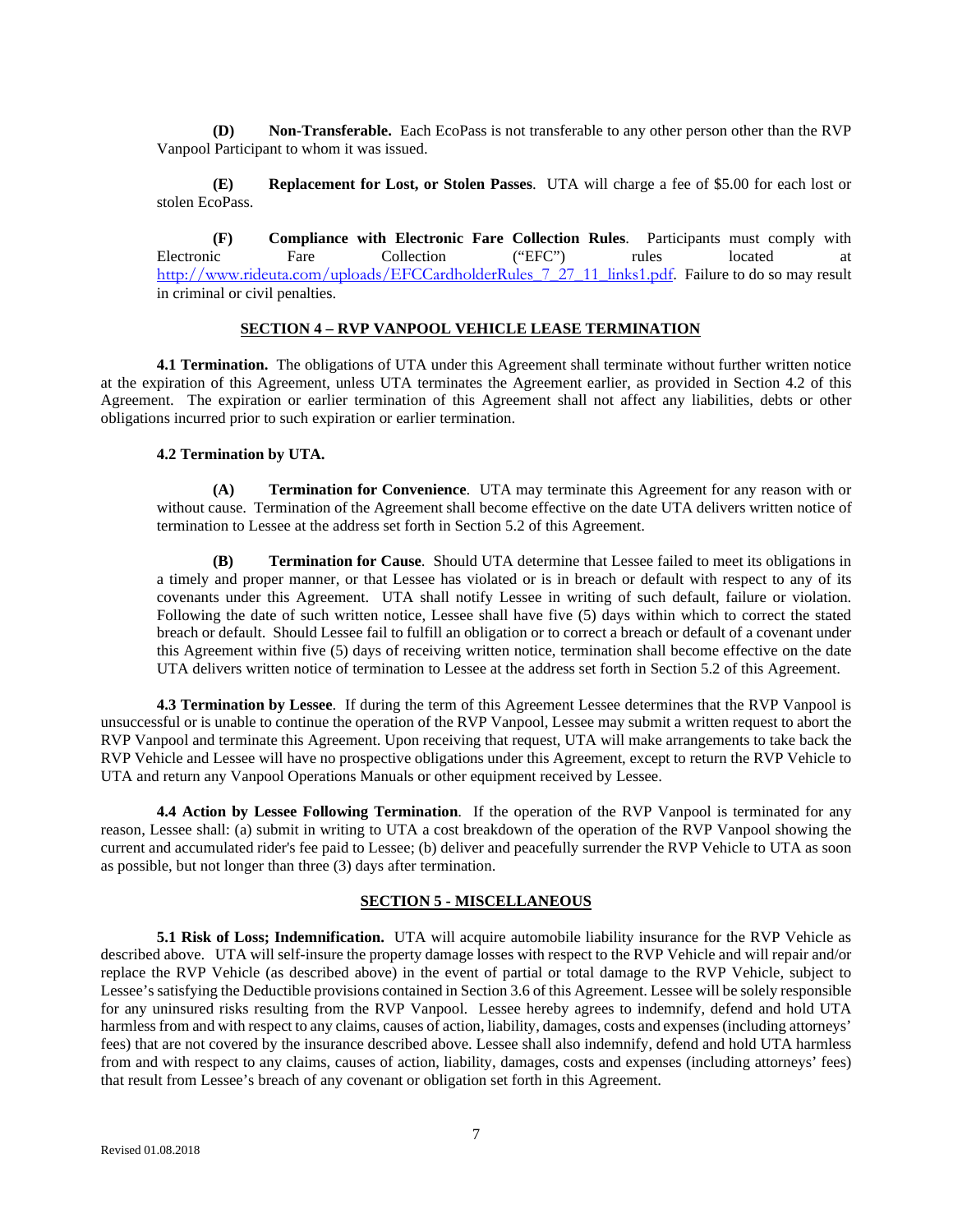**5.2 Notices.** Except as directed under Section 3.6D, 3.9 and 3.14 regarding the UTA payment recipient, any notice or communication to be given between the parties hereto shall either be emailed, personally delivered or mailed, postage prepaid by first-class mail, and addressed as follows:

| TO LESSEE:     | <b>Company Name</b><br><b>Name</b><br><b>Address</b><br><b>Address</b><br><b>Email: Email Address</b>                                                                  |
|----------------|------------------------------------------------------------------------------------------------------------------------------------------------------------------------|
| CC:            | <b>Company Name</b><br>Name<br><b>Address</b><br><b>Address</b><br><b>Email: Email Address</b>                                                                         |
| TO LESSOR/UTA: | Vanpool Administrator<br><b>Utah Transit Authority</b><br>669 West 200 South<br>Salt Lake City, Utah 84101<br>Phone No.: (801) 287-2065<br><b>Email: Email Address</b> |
| CC:            | The Utah Transit Authority<br>Attention: Office of General Counsel<br>669 West 200 South                                                                               |

Any party hereto may designate a different address for receipt of notices by giving written notice as provided above to the other parties hereto of its new mailing address.

Salt Lake City, Utah 84l01

**5.3 Entire Agreement.** There are no representations or other agreements between the parties hereto with respect to the subject matter, except as specifically set forth in this Agreement.

**5.4 Amendments.** This Agreement may only be amended by a written instrument executed by all parties hereto.

**5.5 Interpretation.** This Agreement shall be construed in accordance with the laws of the State of Utah. Any action brought to enforce or interpret the provisions of this Agreement shall be brought only in a District Court in the State of Utah, which court shall have exclusive jurisdiction and venue with respect to the matters contemplated in this Agreement. The captions which precede the Sections of this Agreement are for convenience only and shall in no way affect the manner in which any provision hereof is construed.

**5.6 Liaison.** Each party shall designate one individual who shall be appointed to represent such party in the matters related to this Agreement. The parties may change their respective representatives upon written notice to the other party, given as provided in this Agreement. Each party's representative shall be the primary contact for communications and all other interactions between Lessor and Lessee that are required under this Agreement; provided, however, that the representatives shall have no power or authority to bind their respective principles under the terms of this Agreement, Such power and authority which shall remain with the parties and respective principles. The respective representatives of the parties are as follows:

| FOR LESSOR/UTA: | Michael Goldman               |
|-----------------|-------------------------------|
|                 | <b>Utah Transit Authority</b> |
|                 | 669 West 200 South            |
|                 | Salt Lake City, Utah 84101    |
|                 | Phone No.: (801) 287-2065     |
|                 | Email:mgoldman@rideuta.com    |